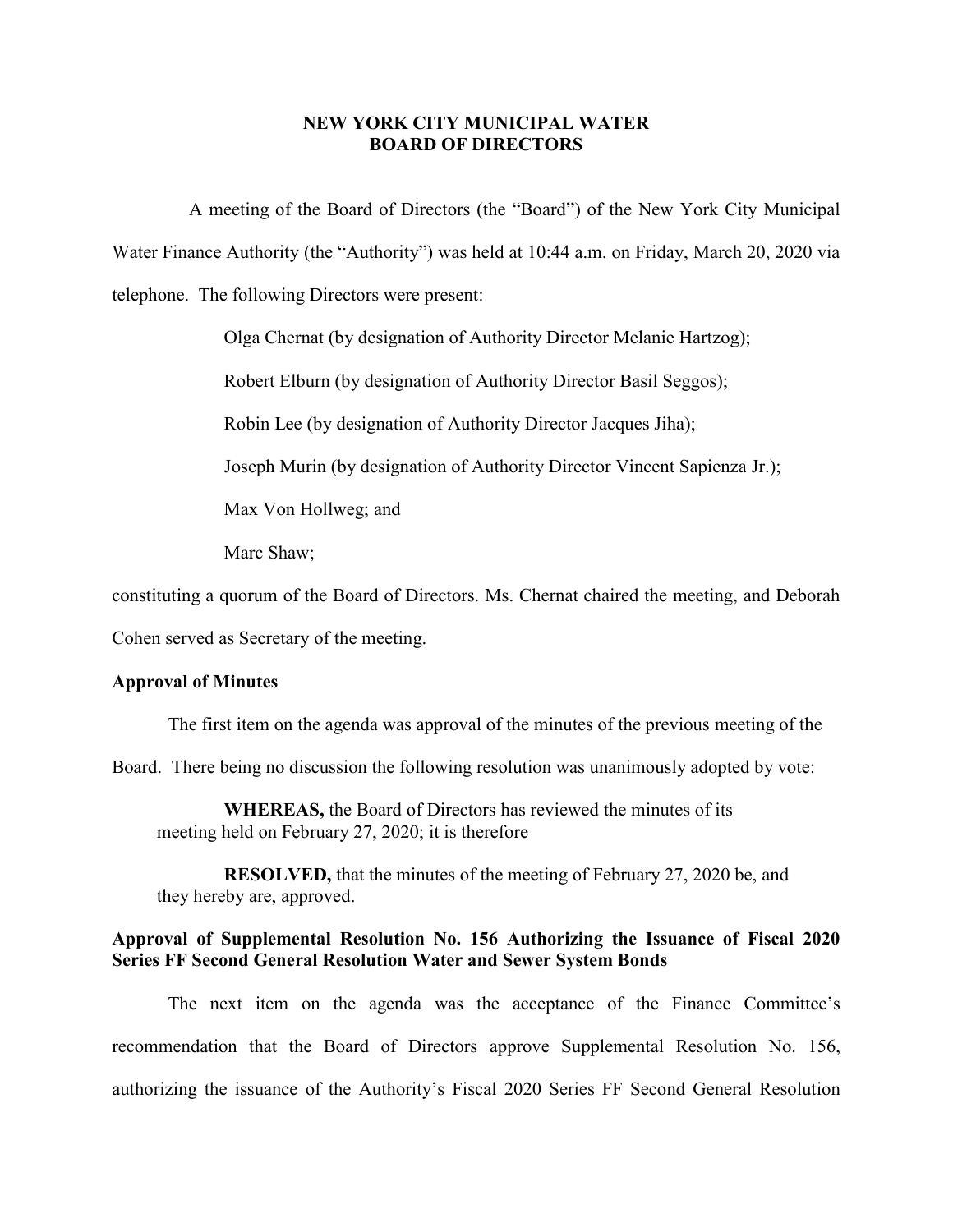Water and Sewer System Bonds. Ms. Chernat explained that the Finance Committee recommended this action after hearing details of the proposed issuance. She noted that the resolution authorizes the issuance of up to \$600 million of new money and refunding bonds. There being no discussion, upon motion duly made and seconded, Supplemental Resolution No.  $156<sup>1</sup>$  $156<sup>1</sup>$  was adopted.

# **Approval of Supplemental Resolution No. 157 Authorizing the Issuance of Fiscal 2020 Series GG Second General Resolution Water and Sewer System Bonds**

The next item on the agenda was the acceptance of the Finance Committee's recommendation that the Board of Directors approve Supplemental Resolution No. 157, authorizing the issuance of the Authority's Fiscal 2020 Series GG Second General Resolution Water and Sewer System Bonds. Ms. Chernat explained that the Finance Committee recommended the approval of this resolution after hearing details of the proposed issuance. There being no discussion, upon motion duly made and seconded, Supplemental Resolutions No.  $157<sup>2</sup>$  $157<sup>2</sup>$  $157<sup>2</sup>$  was adopted.

# **Approval of Supplemental Resolution No. 85 Authorizing the Issuance of Fiscal 2020 Series A General Resolution Water and Sewer System Bonds**

The next item on the agenda was the acceptance of the Finance Committee's recommendation that the Board of Directors approve Supplemental Resolution No. 85, authorizing the issuance of the Authority's Fiscal 2020 Series A General Resolution Water and Sewer System Bonds. Ms. Chernat explained that the Finance Committee recommended the approval of this resolution after hearing details of the proposed issuance. There being no

<span id="page-1-0"></span> $<sup>1</sup>$  Filed with the meeting minutes</sup>

<span id="page-1-1"></span><sup>2</sup> Filed with the meeting minutes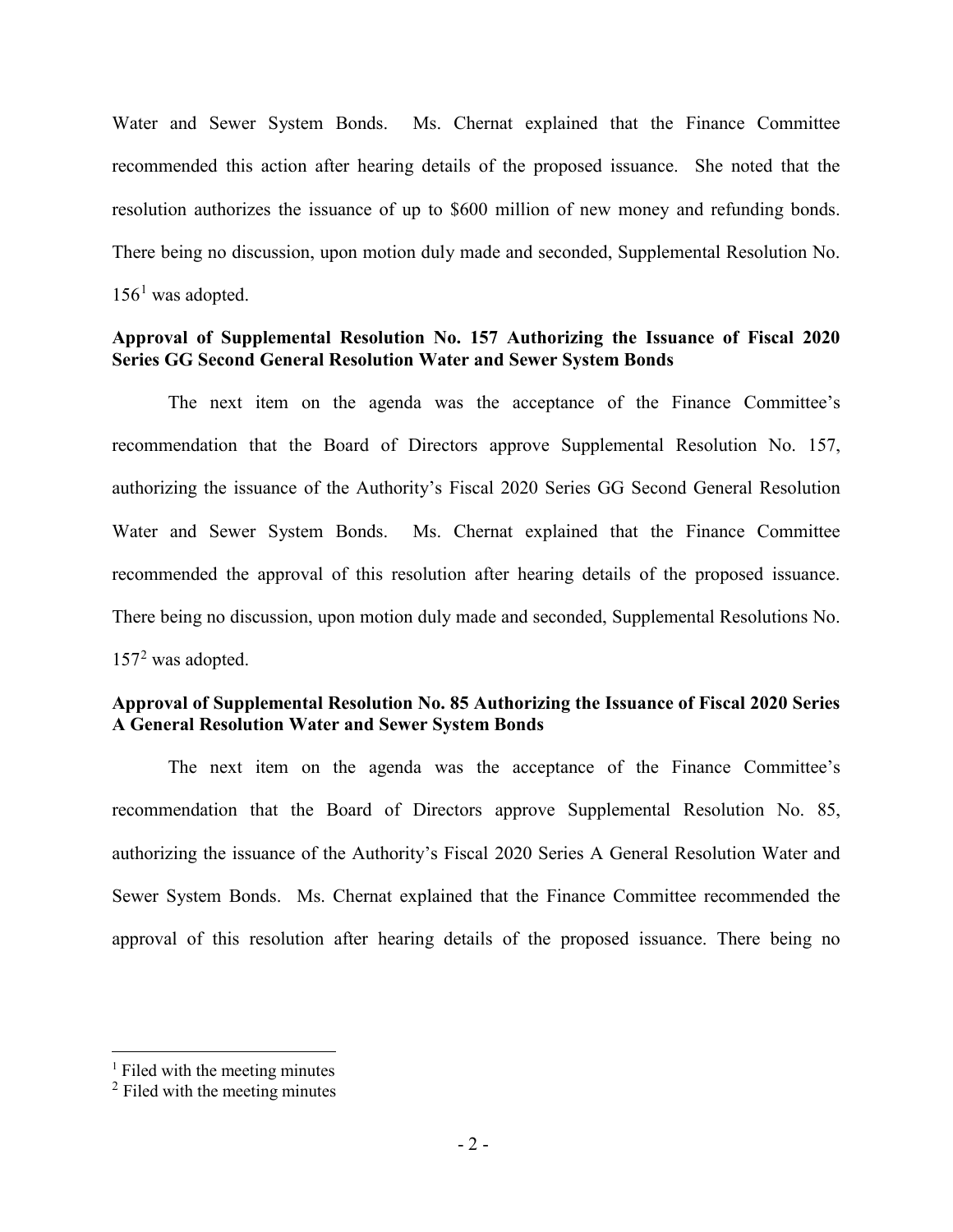discussion, upon motion duly made and seconded, Supplemental Resolutions No.  $85<sup>3</sup>$  $85<sup>3</sup>$  $85<sup>3</sup>$  was adopted.

# **Approval of Budget**

The next item on the agenda was approval of the Authority's budget and four-year plan. Ms. Chernat noted that pursuant to the Public Authorities Law, the Authority is required to submit a budget report to various state officials, and that the report contains receipts and expenditures for the current and next fiscal year, and actual receipts for the last completed fiscal year. Additionally, a four-year financial plan is included. She noted that the Authority's Comptroller and Deputy Comptroller are available to answer any questions. Brief discussion ensued, followed by which the below resolution was unanimously approved by vote:

**WHEREAS,** the New York City Municipal Water Authority (the "Authority"), pursuant to Section 2801(1) of the Public Authorities Law (the "PAL"), is required to submit to the Governor, the Chair and Ranking Minority Member of the Senate Finance Committee, the Chair and Ranking Minority Member of the Assembly Ways and Means Committee and the Authorities Budget Office, within ninety days before the commencement of its fiscal year, budget information on operations and capital construction setting forth the estimated receipts and expenditures for the next fiscal year and the current fiscal year, and the actual receipts and expenditures for the last completed fiscal year; and

**WHEREAS**, the Authority is also required, pursuant to the PAL, Section 2800(1)(a)(14) to submit to the Governor, the Chair and Ranking Minority Member of the Senate Finance Committee, the Chair and Ranking Minority Member of the Assembly Ways and Means Committee, the State Comptroller, and the Authorities Budget Office, within ninety days after the end of its fiscal year, together with other reports, at a minimum a four-year financial plan, including (i) a current and projected capital budget, and (ii) an operating budget report, including an actual versus estimated budget, with an analysis and measurement of financial and operating performance;

**WHEREAS,** the Board has reviewed the budget information and financial plan attached hereto and found it to be satisfactory; it is therefore

**RESOLVED,** that the Board authorizes the submission of the budget information and financial plan as attached hereto, provided that the budget information and financial

<span id="page-2-0"></span><sup>&</sup>lt;sup>3</sup> Filed with the meeting minutes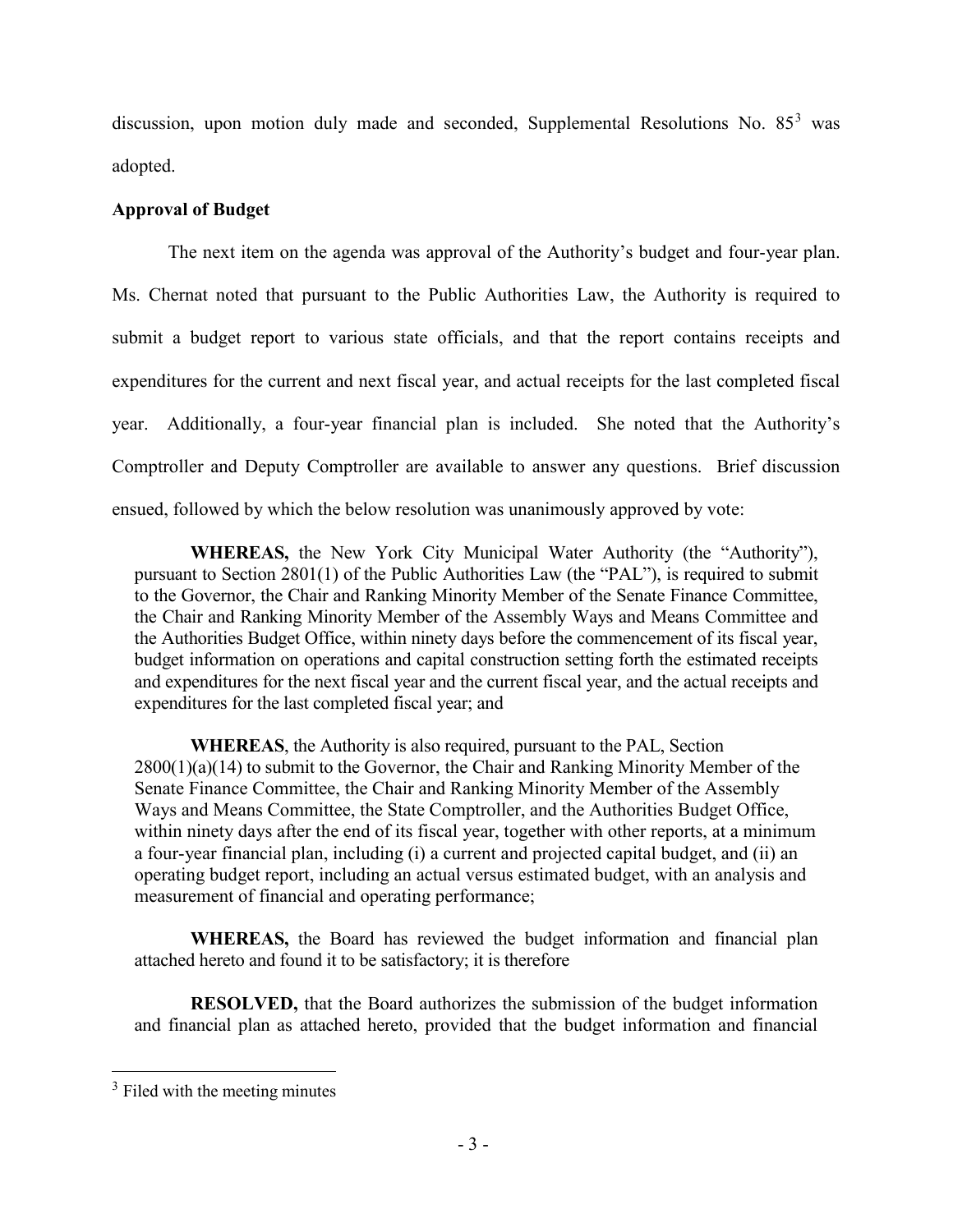plan may be amended to reflect non-material changes acceptable to the Comptroller or Executive Director of the Authority.

#### **Approval of Directors & Officers Insurance**

The next and final item on the agenda was a resolution authorizing the Authority to procure Directors & Officers Insurance. Mr. Chernat noted that the policies would be for the upcoming year, beginning June 25, 2020, for a not to exceed cost of \$315,000. She noted that this included a large cushion, but due to market volatility the Authority's insurance broker had recommended such a cushion. Upon vote by roll call, the following resolution was unanimously adopted.

**WHEREAS,** despite their diligence and good faith, directors and officers of the New York City Municipal Water Finance Authority (the "Authority") may be subject to potentially large personal financial liability in connection with the Federal securities laws or otherwise arising from their service to the Authority; and

**WHEREAS,** Article V of the Bylaws of the Authority provides that the Authority shall indemnify each, director and officer, to the fullest extent permitted by law; and

**WHEREAS,** Directors' and Officers' Liability Insurance is a prudent supplement to such indemnification; it is therefore

**RESOLVED**, that the Authority is hereby authorized and directed to procure Directors' and Officers' Liability Insurance policies from American International Group ("AIG"), Zurich American Insurance Company ("Zurich"), Liberty Mutual Insurance Company ("Liberty Mutual"), Aspen Insurance ("Aspen" and together with AIG, Zurich, Liberty Mutual, the "Insurers"), or such other substitute insurers as the Executive Director shall determine to be appropriate, providing coverage for the period from June 25, 2020 through June 24, 2021; provided that the annual premium payable by the Authority to the Insurers will not exceed \$315,000, and said policies shall contain such other terms and conditions not inconsistent with the foregoing which the Executive Director or such other officer of the Authority shall deem necessary, desirable or appropriate and that the Executive Director shall be authorized to procure such insurance coverage.

### **Adjournment**

There being no further business to come before the Board, upon a vote by roll call, the

Board of Directors meeting was adjourned.